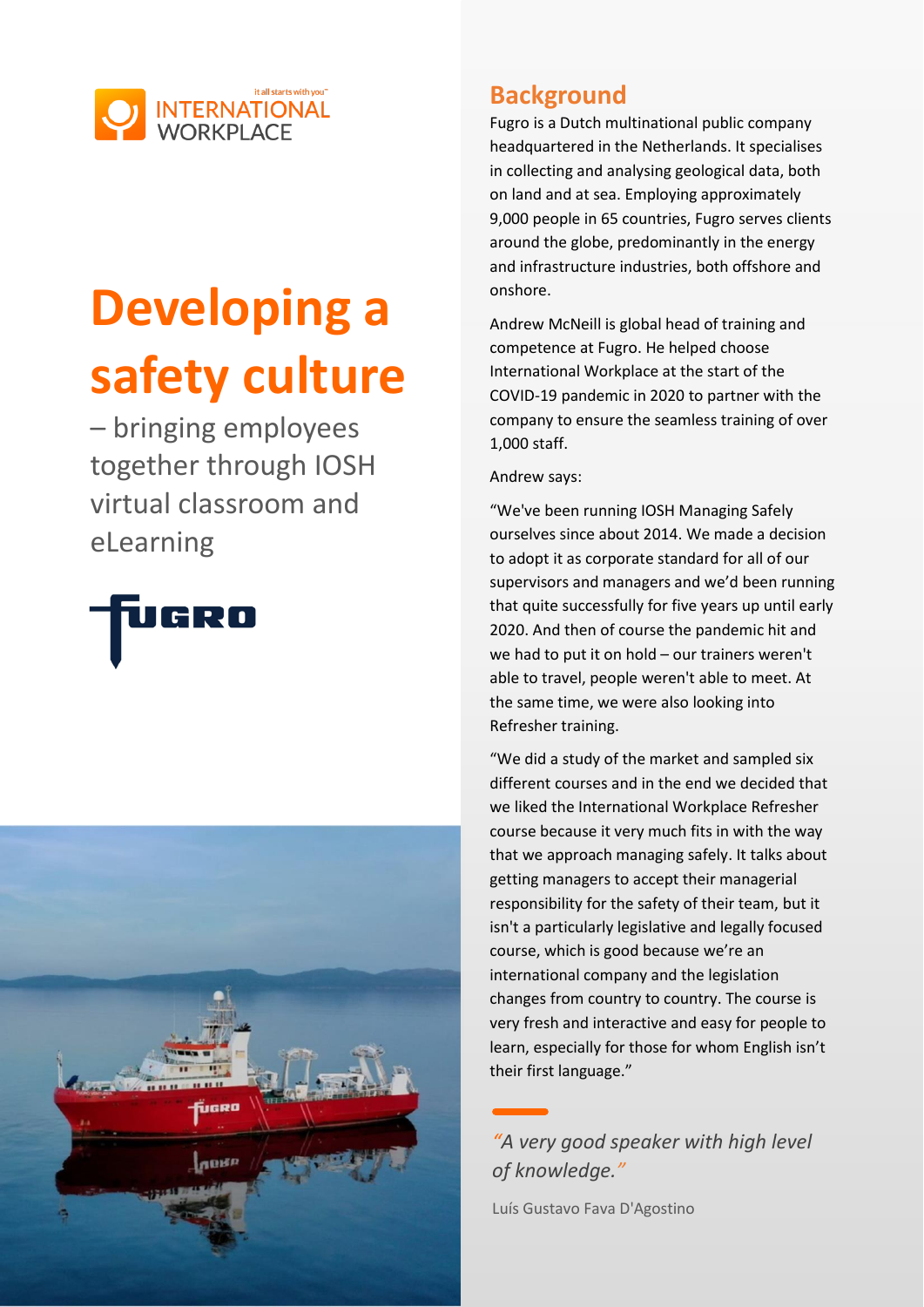In 2021 the company decided to adopt the same approach for IOSH Managing Safely as it had a growing backlog of people who had joined the company or had been promoted into managerial and supervisory positions who hadn't yet undergone the training. The company piloted the full course and delivered 29 courses throughout the year.

### **Virtual or eLearning?**

Fugro's team evaluated the delivery options for the IOSH Managing Safely course, and ultimately recognised that people appreciate the interactivity and the opportunity to discuss issues with colleagues – an important component of this course. They decided to utilise eLearning course for the main body of the content, supplemented by three half-day webinars.

Says Andrew:

"I think, on the whole, people have been very happy with the approach that we've taken. There are always people who would prefer to be in classroom because that's just their style of learning. But the model that we've got has been fairly flexible; it's allowed us not to take people out of the workplace for three solid days, which is what we did when running classroom courses.

"Because of the lack of travel, we've obviously saved money there, but we've also benefitted from the lack of logistics issues that go with organising a classroom course. Delivering the course virtually and through eLearning means that people don't need to all be in the same place. We can mix and match people, which has the added benefit that they then share their experience more widely with colleagues from other offices as well, which also helps us develop the safety culture that we're trying to put in place."

The Managing Safely course is run through Fugro's own learning management system, which is connected to Workday, the company's HR system. International Workplace's courses are integrated into this system through its innovative Content Connector, which means a line manager or HR manager can identify and report on learner at the click of a button, without having to involve anyone from either Fugro's learning/HR team, or at International Workplace.

"Being able to just click on one link saves people having to remember different logins," says Andrew, "so it's a really frictionless user experience."

*"The course was well presented and the tutor was highly keen and helpful. The course certainly helped to open a wide perspective of the safety standards."*

Rahul Pakkath Rajan

### **Tailoring the course**

Ahead of the course, Fugro's global HSE manager briefed International Workplace's trainers, Kate and Claire, on some of its company policies and supplied documentation to them so they understood Fugro's approach to certain things. The trainers had enough awareness of what Fugro does as a business that, within the webinars, the conversations just developed. Andrew says:

"The idea was that people would bring their own situations to the discussion and then the trainer would be able to call upon the knowledge we'd provided plus the experience that they'd built up from running the courses, so we ended up with a much richer discussion. Mixing people from different parts of the organisation enables them to build up their knowledge of the types of operating environment they work in. As a business we work at sea a lot but we also do a lot of land-based work and then of course we've got people who work in the office so there's a number of different work environments with their own specific requirements."